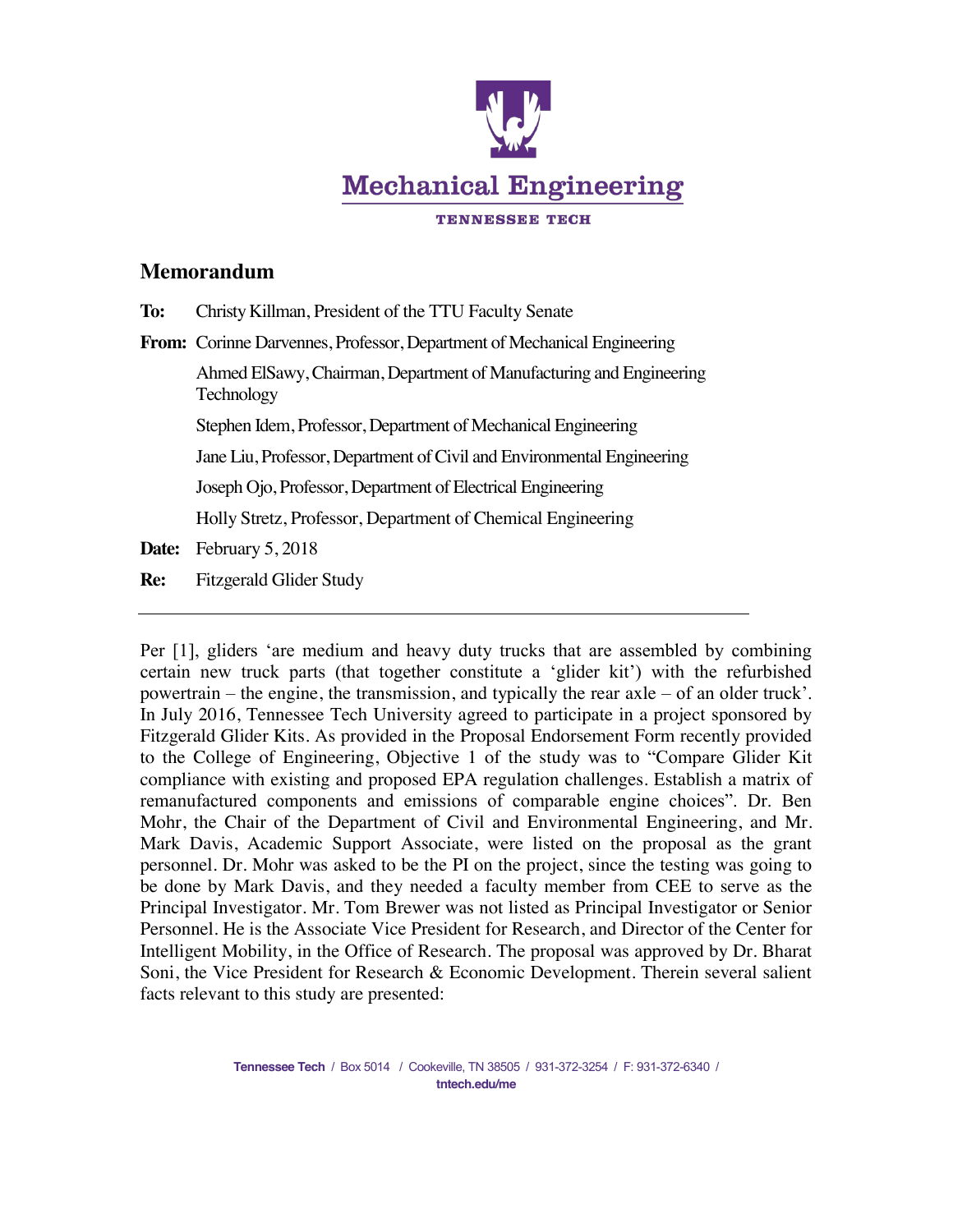- 1. Mr. Tom Brewer and Dr. Bharat Soni were hired by President Oldham without the benefit of a formal search being conducted, and with little or no input from the faculty or other administrators in TTU. Mr. Brewer has a B.S. degree in Business Administration. Dr. Soni has a Ph.D. in Applied Mathematics, and an M.S. degree in statistics and operation research, and a B.S. degree in statistics. In August, 2017, the creation of the Center for Intelligent Mobility was announced [2]. The center was created without seeking advice from the TTU faculty or other administrators. The center is housed in the Office of Research, and does not coordinate any of its activities with other research centers in the College of Engineering. The Director of the center does not have formal degrees in any engineering discipline.
- 2. On June 15, 2017 a letter (which constitutes the only publically available report of the test results from the Fitzgerald project) was submitted to Congressman Diane Black [1]. The letter was signed by Dr. Philip Oldham, President of Tennessee Tech University, and Mr. Brewer, respectively. In this letter, it was claimed that TTU tested "thirteen heavy-duty trucks on a common chassis dynamometer at a common site; eight trucks were remanufactured engines and five were OEM 'certified' engines, all with low mileage." The TTU summary report was subsequently featured in a petition from Fitzgerald Gliders Kits, LLC, to Mr. Scott Pruitt, Administrator, Environmental Protection Agency, requesting that Phase 2 Final Rules, governing allowable levels of emissions from medium- and heavy-duty engines, not be applied to glider kits [1]. As noted in [3], that statement represents "all that is said by TTU to describe its testing. The report presents (1) no details on the specifics of the test vehicles (e.g. model year, mileage, and condition); (2) no information on test cycles, test conditions, test loads, and test fuels; (3) no information on the testing facilities (e.g. test equipment, calibration and maintenance practices, and quality assurance procedures); (4) no information on emission test protocols; and (5) no meaningful data on the pollutants of interest, such as  $NO<sub>x</sub>$  and PM." As indicated in [3], "TTU's letter indicated that the PM levels were 'below the threshold detection limit' and, consequently, no test data were presented. TTU did not measure PM levels.
- 3. In a follow-up conversation with EPA staff [4], "TTU stated that no particulate matter samples were collected during testing. The sampling probe filter used with the Enerac M500 was visibly inspected for particulate matter. Particulate quantification was subjective in that it was visual only. TTU stated they performed a smoke test but did not elaborate."
- 4. The cursory report issued to EPA by Dr. Oldham and Mr. Tom Brewer did not measure or report such quantities as  $NO<sub>x</sub>$  and Particulate Matter (PM) concentrations. However, the letter from President Oldham to Congresswoman Black clearly indicated that all engines that were tested met or exceeded the current limits on these emissions. These tests were performed without the participation of qualified TTU researchers, and despite the flawed nature of the testing, selective results were therein conveyed to EPA. However, a fully-qualified expert in the area of diesel engine testing and emission control was available in the College of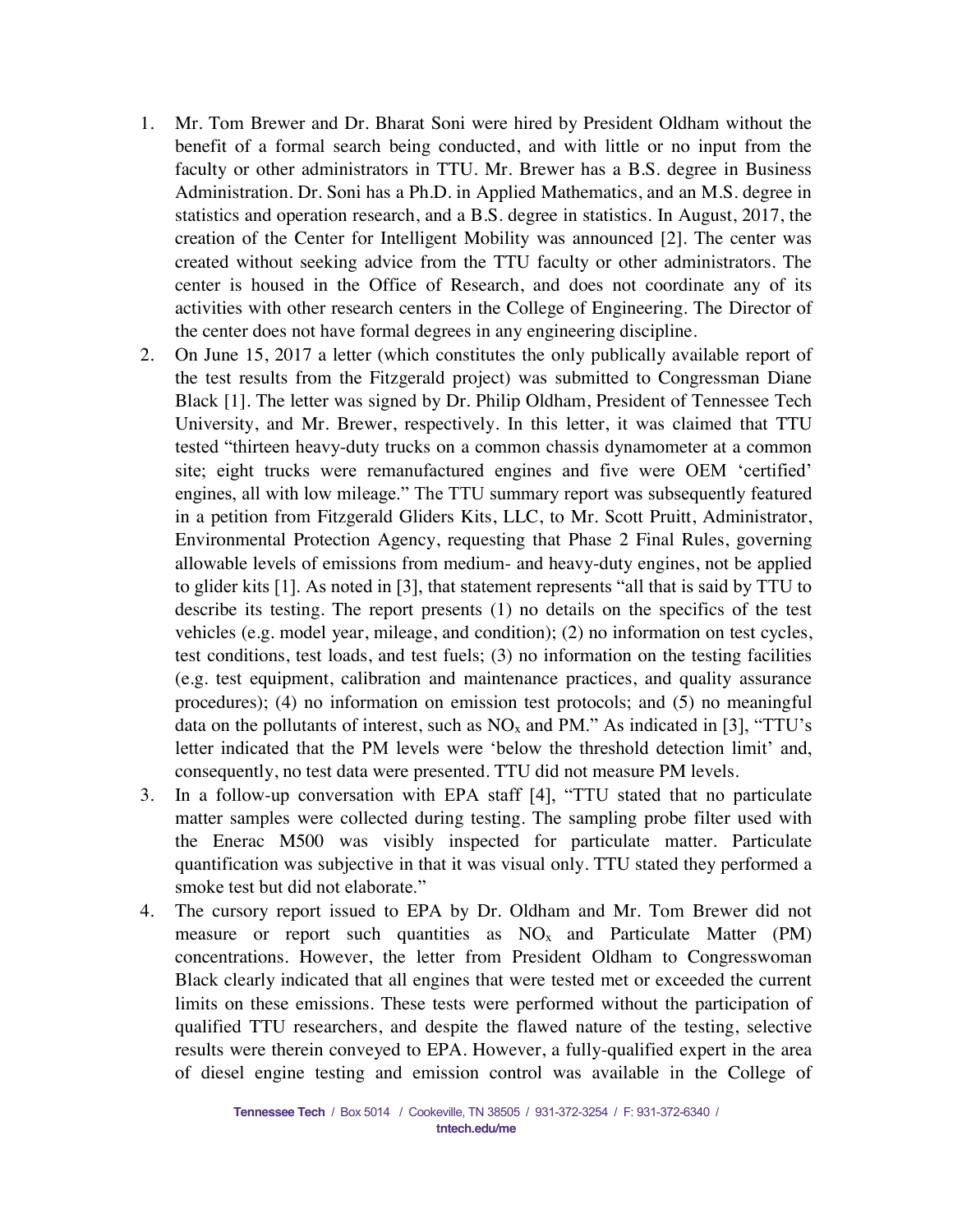Engineering beginning Aug. 1, 2016, shortly after the start of the Fitzgerald Project Phase I. Despite the faculty member's extensive expertise and experience in this area, the faculty member was never asked to participate in the Fitzgerald project, either directly or indirectly. The faculty member was never asked to review any test data, reports, test conclusions, or the letter sent to EPA by Dr. Oldham and Mr. Tom Brewer to provide independent review of the results and conclusions.

- 5. Although Dr. Mohr was originally listed as the PI on the first phase of the Fitzgerald Glider project, he has stated that he did not actually do any of the testing, and his requests to visit the test site at Fitzgerald were never arranged. Tom Brewer ran the project as a "shadow PI", and did not even show the final report to Dr. Mohr until it was sent to Fitzgerald and copied to him. Ben Mohr played no part in the subsequent petition to EPA, and that did not include Dr. Mohr's signature as the principal investigator. The apparent change in status of the PIs was not conveyed to Dr. Mohr or the College of Engineering. Data from the project were released to EPA, without the knowledge of Dr. Mohr, by individuals who lack the specific education and experience to properly interpret the data or assess whether the experiments were conducted according to well-established standard protocols.
- 6. Independent professional experts at the EPA recently published the Agency's own study of glider vehicle emission tests that directly contradicts TTU's findings; refer to [5].
- 7. Mr. Brewer has stated that he and the technician did not receive any pay from the project. This further makes TTU susceptible to the charge of Conflict of Interest, since it appears that the testing was done with cost share from the university (not charging for the time spent by Tom Brewer and the technician) in addition to the fact that Dr.Soni reduced the indirect cost to only 10%, as opposed to the standard rate of 42%. The formal announcement made on Aug. 8, 2017 that Fitzgerald Glider Kits would fund a new building to house the TCIM further makes the apparent conflict of interest more troubling.
- 8. A resolution approved by a TTU Faculty Senate vote on January 30, 2018 called on President Oldham to issue a signed letter withdrawing all Tennessee Tech support from the study, and to suspend all present research activities and other associations with Fitzgerald, pending the results of the investigation. In his written response to Dr. Christy Killman, TTU Faculty Senate President, Dr. Oldham did not respond to those entreaties. As of the date of this memorandum, TTU has not renounced the study.

In summary, we are concerned that Dr. Oldham, Dr. Soni, and Mr. Brewer risked TTU's reputation and integrity by embarking on this project. They have publicly exposed the university to possible legal actions by advocating for a national policy change. Moreover they clearly violated university policies regarding the change of the PI, and conduct of externally funded projects. We urge the Faculty Senate to consider these facts when contemplating the future response to the actions of the TTU administration.